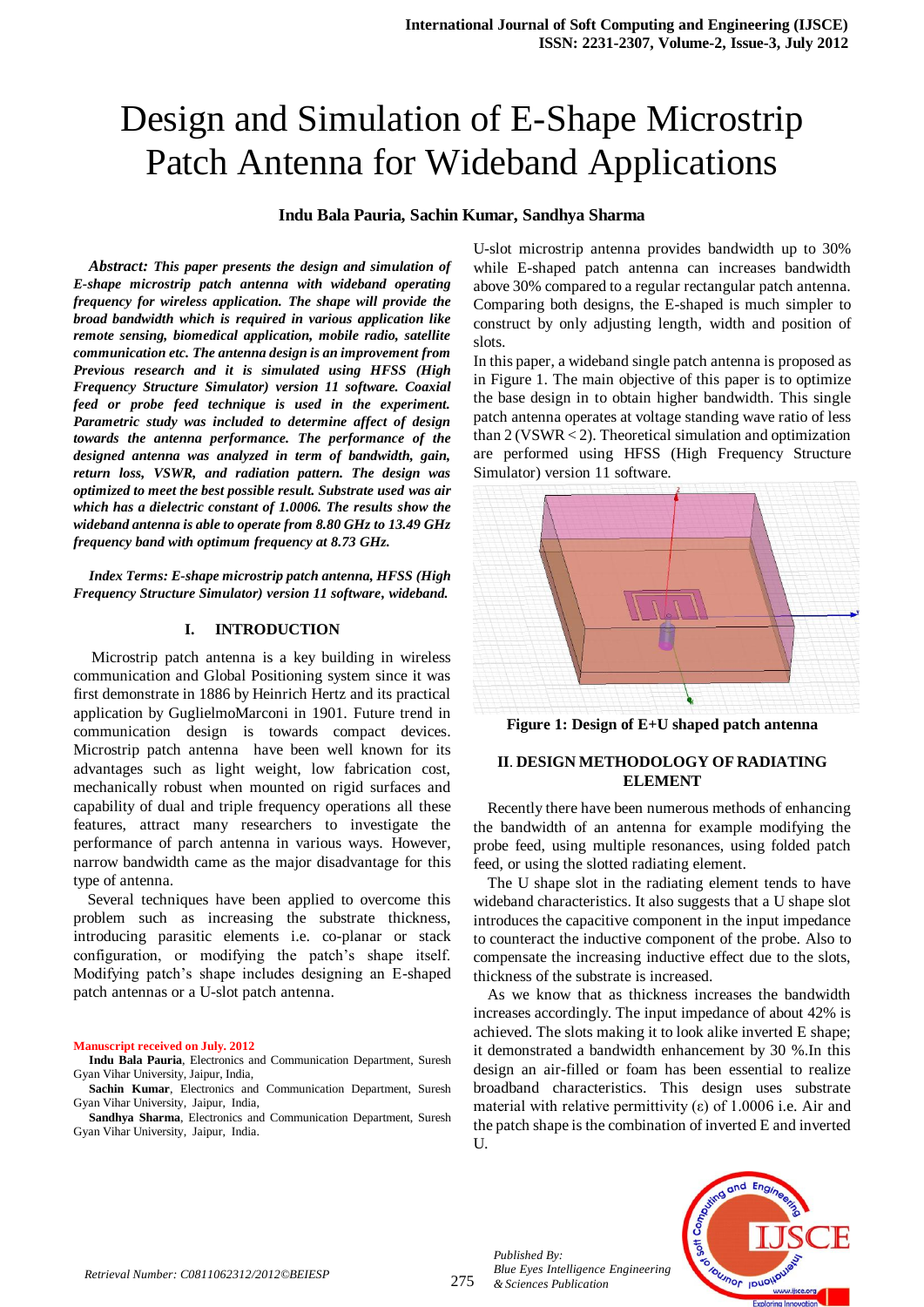## **A. Simulation Setup**

The antenna's resonant properties were predicted and optimized using High Structure simulation software Ansoft version 11. The design procedure begins with determining the length, width and the type of dielectric substance for the given operating frequency as shown in flow diagram Fig.2. Then using the measurements obtained above simulation has been setup for the basic rectangular microstrip antenna and the parameters are optimized for the best impedance matching. Furthermore two parallel slots are incorporated and optimized such that it closely resembles E shape; this increases the gain of the antenna. After that two more parallel slots and one perpendicular slots are incorporated and optimized such that it closely resembles U shape.Then dielectric substrate od dielectric constant of 1.0006 introduces to decrease the size of the antenna and to further enhance the bandwidth. At last the probe feeding is introduced for attaining a required bandwidth, resonating frequency and gain value. The proposed design methodology of the antenna is given in Fig.(2).



**Fig.2 Flow diagram of designing procedure**

## **B. Geometry of the antenna**

The geometry of the designed antenna is shown in the Fig.3.The antenna is made of a single patch on top, one layers of dielectric (air) and a vertical probe connected from ground to the upper patch.



**Fig.3 Design geometry of E shaped patch antenna** The main E shaped patch has Wa x La dimension while the outer patch has Wb x Lb dimension. The antenna is fed by a SMA connector positioned at the center arm. The center of probe is positioned at (Wc/2,Lf). The width and length of the microstrip antenna are determine as follows

$$
W = \frac{1}{2 f_r \sqrt{\mu_0 \varepsilon_0}} \sqrt{\frac{2}{\varepsilon_r + 1}} = \frac{v_0}{2 f_r} \sqrt{\frac{2}{\varepsilon_r + 1}}
$$
(1)

Where vo is the free-space velocity of light.

$$
\varepsilon_{\text{ref}} = \frac{\varepsilon_r + 1}{2} + \frac{\varepsilon_r - 1}{2} \left[ 1 + 12 \frac{h}{W} \right]^{-\frac{1}{2}} \tag{2}
$$

Where the dimensions of the patch along its length have been extended on each end by a distance *ΔL*, which is a function of the effective dielectric constant εreff and the widthto- height ratio (*W/h*), and the normalized extension of the length, is

$$
\Delta L = 0.412 \quad h \quad \frac{\left(\varepsilon_{\text{ref}} + 0.3\right)\left(\frac{W}{h} + 0.264\right)}{\left(\varepsilon_{\text{ref}} - 0.258\right)\left(\frac{W}{h} + 0.8\right)}
$$
\n(3)

The actual length of the patch (L) can be determine as

$$
L = \frac{1}{2 f_r \sqrt{\varepsilon_{\text{ref}} \sqrt{\mu_0 \varepsilon_0}}} - 2 \Delta L \tag{4}
$$

Parallel slots in this design are responsible for the excitation of next resonant mode i.e. main parallel slot excite  $2<sup>nd</sup>$  resonant frequency while outer slot excite  $3<sup>rd</sup>$  resonant frequency. Slotslength (LsA and LsB), slot width (S), main slot width (WsB) and center arm (Wc) controls the frequency of the next resonant mode. Figure 4 shows the cut plane view of the antenna. The patch and ground are separated by closed-cell low loss air of thickness 3.2 mm. Dielectric constant for this foam is 1.0006, and it benefits to obtain wider bandwidth and higher gain.

Air gap was used as substrate and infinite ground was assumed. This paper design a finite set of ground dimension which is defined by Wg x Lg. SMA connector design is according to specification in using Teflon of dielectric constant  $= 2.08$ . The default value of this antenna design is shown in Table 1.



*Published By:*

*& Sciences Publication* 

*Blue Eyes Intelligence Engineering*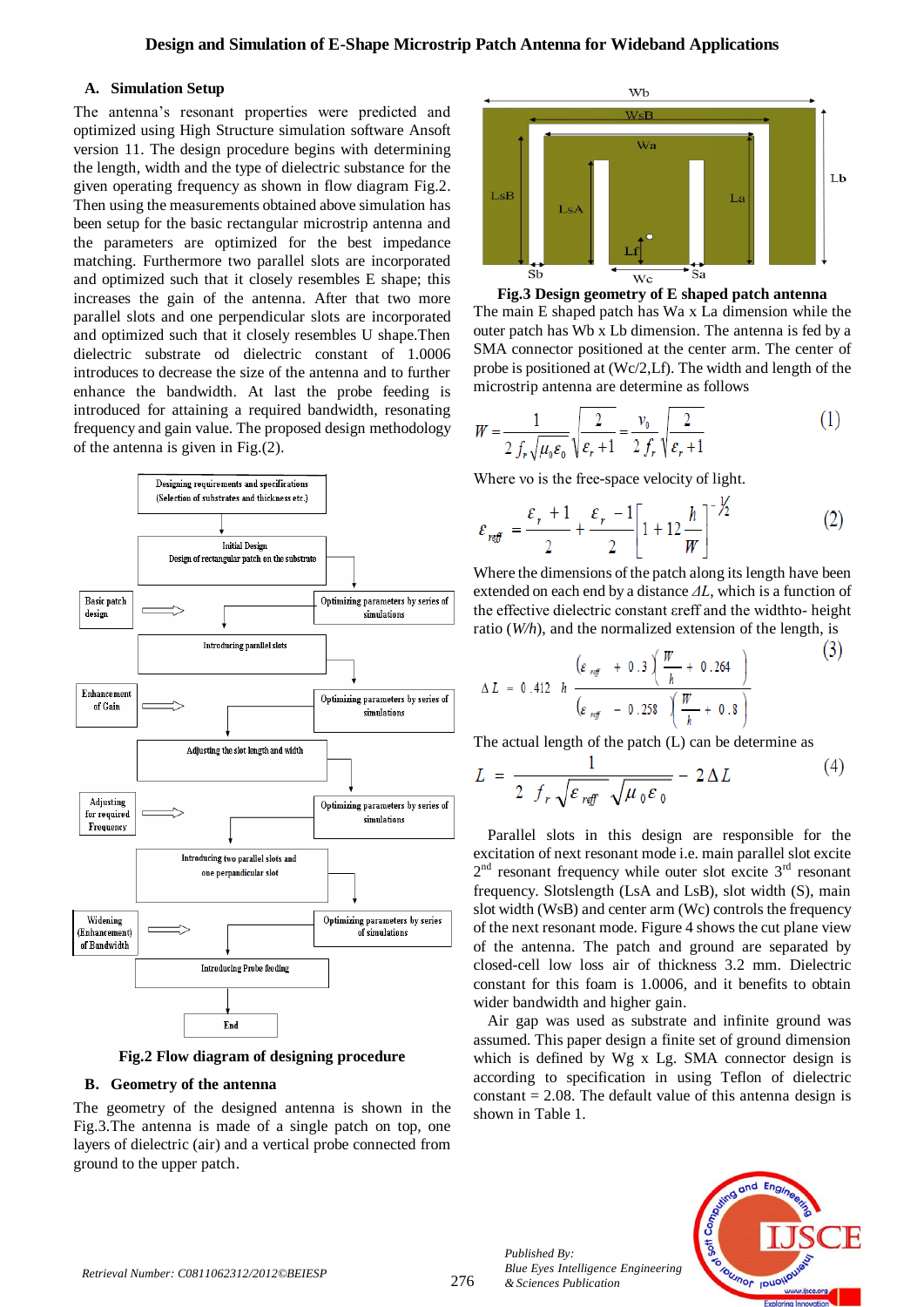

**Fig.4 Cut plane view of antenna**

| Parameter               |                                  | Label                  | Dimension        |
|-------------------------|----------------------------------|------------------------|------------------|
|                         |                                  |                        | (mm)             |
| Main Patch              | Length                           | La                     | 10.9             |
|                         | Width                            | Wa                     | 15.7             |
| <b>Outer Patch</b>      | Length                           | Lb                     | 13.2             |
|                         | Width                            | Wb                     | 21.7             |
| Slot                    | Main slot width                  | <b>WsB</b>             | 17.7             |
|                         | Slot Width                       | Sa,Sb                  | 1.0              |
|                         | LsA<br>Slot A length             |                        | 8.4              |
|                         | Slot B length                    | LsB                    | 10.9             |
| Centre Arm              | Width                            | Wc                     | 5.2              |
| Feed point              | Width                            | Wc/2                   | $\overline{2.6}$ |
|                         | Length                           | Lf                     | 1.8              |
| Substrate<br>Air        | Thickness                        | $\mathbf h$            | 3.2              |
|                         | Dielectric<br>constant           | $\varepsilon_{rs}$     | 1.0006           |
| Substrate<br>and Ground | Width and<br>Length              | Wsub, Lsul<br>Wg, Lg   | 60               |
| <b>SMA</b>              | Core Diameter                    | Dc                     | 1.275            |
|                         | <b>Teflon Diameter</b>           | Dt                     | 4.17             |
|                         | Teflon<br>Dielectric<br>constant | $\varepsilon_{\rm rt}$ | 2.08             |

## **III. PARAMETRIC STUDY**

The default value of dimension for this antenna is presented in Table 1. Dimension that are kept constant in this paper are Main Patch, Outer Patch, Substrate's thickness, LsB and SMA feed. Other parameters are set as variables. Only one parameter is allowed to change at a time while other variables remain constant as default except ground and substrate that will varied together. All dimension mentioned in graphs are in millimetre (mm).

## *A. Changing Air Gap with C-Foam PF-2*

The microstrip antenna is simulated with C-Foam PF-2 substrate that has a dielectric constant of 1.03 and compared the output with the microstrip antenna which is simulated with Air that has a dielectric constant of 1.0006. The result is shown in Figure 5. Replacing air gap (blue) with C-Foam PF-2 (red) we found that the bandwidth is slightly decreased as compared to air gap(blue) so air gap gives wider bandwidth than foam. The reason to use C-Foam PF-2 is because outer patch in is connected to main patch by switches, but in this paper, no switches will be used, so a substrate is needed to connect outer patch to main patch. As mentioned, dielectric constant for this foam is 1.03 which is very close to air gap, so that the reference result would not be much difference when using air gap. Using C-Foam PF-2, the frequency band is from 8.74 GHz to 13.36 GHz while when using Air gap, the band is from 8.80 GHz to 13.49 GHz, which create a slightly wider bandwidth.



## *B. Changes in substrate size*

Figure 6 shows the S11 parameter when dimension of substrate is changing where  $Wsub = Lsub = Wg = Lg$ . These parameters are decreased by 10 mm for each run, starting from 60 mm to 30 mm. The result doesn't show much difference in terms of bandwidth but slightly affect the magnitude of S11. The magnitude decreased when dimension decreased from 40 mm to 30 mm only at  $1<sup>st</sup>$  and  $2<sup>nd</sup>$  resonant frequency. but when increased from 40 mm to 50 mm, only magnitude at 2nd and 3rd resonant frequency increased. The magnitude at 60 mm is almost same when at 40 mm.



277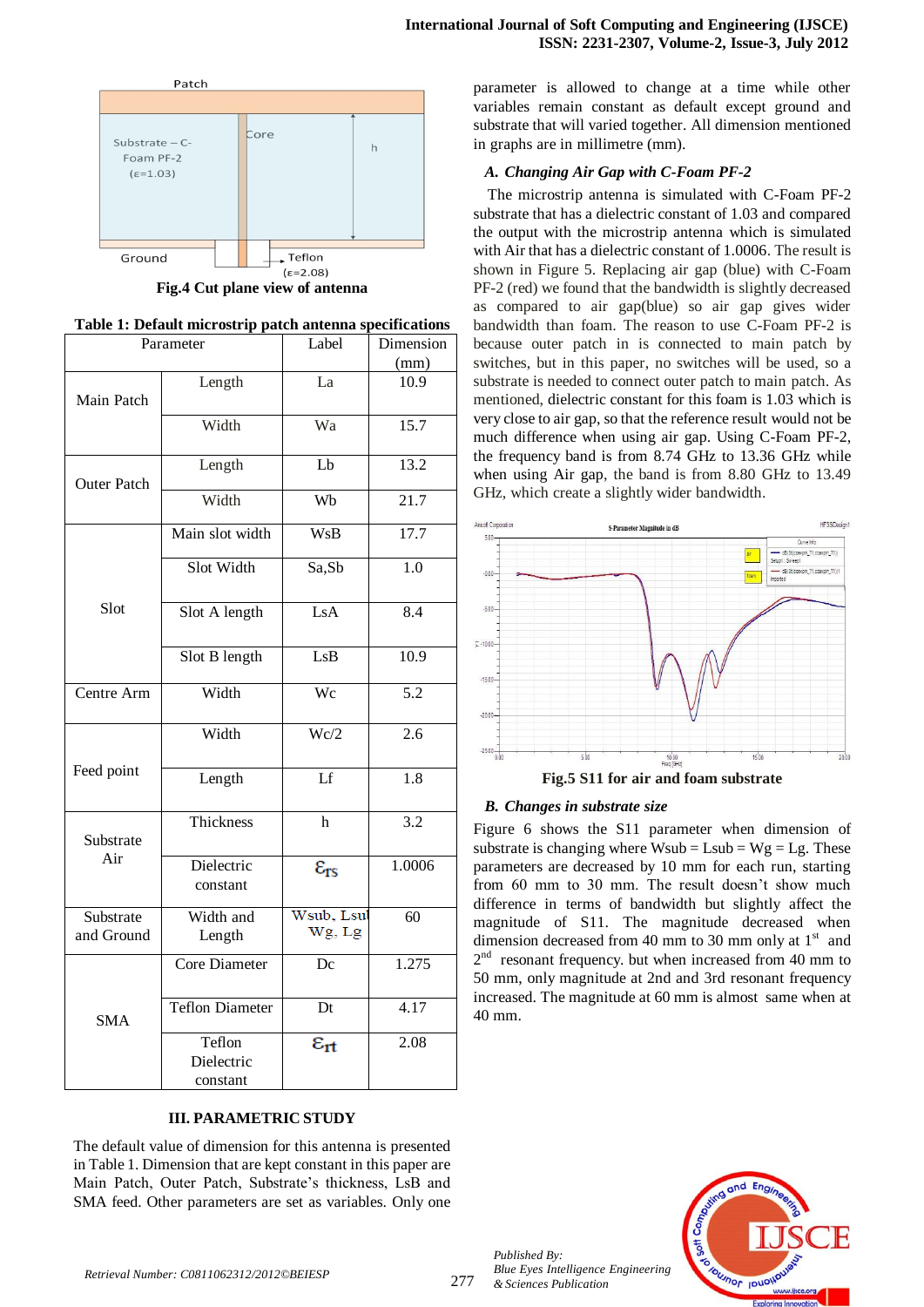

**Fig.6 S11 of various size of substrate**

#### *C. Changes in Centre Arm Width (Wc)*

Figure 7 shows the S11 parameter when Wc varied from 4.2 mm to 6.2 mm by 0.5 mm increment. As the width increases,

the 1st and 2nd resonant frequency shifted to lower frequency and the magnitude of S11 decreases. The opposite occur at the 3rd resonant frequency where the frequency does not seem to change very much, but magnitude of S11 increases as the width of centre arm increases.



#### *D. Changes in Slot Length (LsA)*

Figure 8 shows S11 magnitude when LsA varied from 7.6 mm to 9.6 mm with 0.4 mm increment. As the length increases, the 1st and 2nd resonant frequency shifted to lower frequency and the magnitude of S11 decreases but not the case when  $\text{LsA} = 9.2 \text{ mm} \& 9.6 \text{ mm}$  where the magnitude at 1st resonant frequency increase. The opposite also occurred at the  $3<sup>rd</sup>$  resonant frequency where the frequency does not seem to change very much, but magnitude of S11 increases as the length of LsA increases.



*E. Changes in Main Slot Width(WsB)*

WsB is varied from 15.7 mm to 19.7 mm with increment of 1 mm. The result shown in Figure 9 shows a pattern when WsB is varied Low cut-off frequency is virtually the same for all values. The upper cut-off decreases as WsB increases. It can be said WsB influence the bandwidth of other parameters are kept constant.





Slot widths, Sa and Sb is varied from 0.5 mm to 2mm, with increment of 0.5 mm. For Sa, almost similar pattern can be seen in Figure 10. Magnitude for S11 at 1st resonant frequency decreases as Sa Increase while the opposite happen at  $3<sup>rd</sup>$  resonant frequency, when magnitude of S11 increases as Sa decreases. S11 magnitude is very low when Sa= 2 mm. In Figure 11, when Sb varied all value show a similar pattern. Magnitude for S11 at  $1<sup>st</sup>$  and  $3<sup>rd</sup>$  resonant frequency decreases as Sb Increase. Very low S11 magnitude occurred when  $Sb = 2$  mm. **HFSSDesign** 





*& Sciences Publication*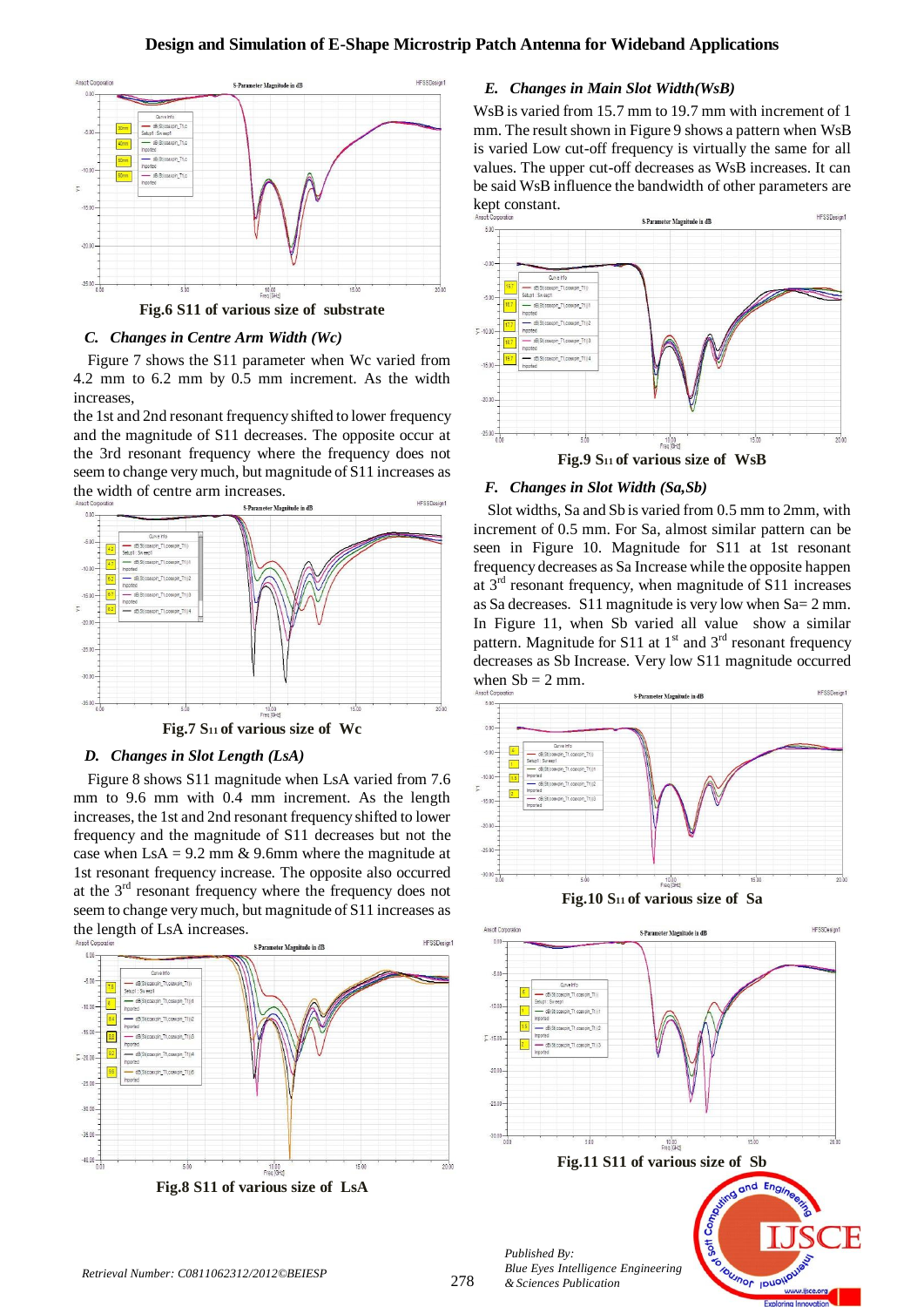#### **IV. RESULTS AND DISCUSSION**

Antenna is optimized based on the results obtained in section III. The aim of optimization is to obtain better gain and bandwidth than in Figure 5. The varied parameters specification after optimization is shown in Table 2.

| Parameter     |                    | Label     | Dimension |
|---------------|--------------------|-----------|-----------|
|               |                    |           | (mm)      |
|               | Main slot<br>width | WsB       | 15.7      |
| Slot          | Slot A Width       | Sa        | 2         |
|               | Slot B Width       | Sb        | 0.6       |
|               | Slot A length      | $\rm LsA$ | 8.8       |
| Centre<br>Arm | Width              | Wc        | 4.7       |
| Ground        | Width              | Wg        | 60        |
|               | Length             | Lg        | 60        |

## **Table 2: Optimized parameters**

#### *A. Improvement in Bandwidth, Gain,S11 and VSWR*

Figure 12 shows S11 parameter for the original air gap substrate, the original foam substrate, and the optimized wideband antenna. The frequency band for the optimized wideband antenna range from 8.59 GHz up to 13.99 GHz. Compared to original default bandwidth (using Air), the bandwidth is expanded from 4.68 GHz to 5.4 GHz which is a 15.38% bandwidth improvement. The obvious improvement isthe position of low cut-off frequency. The antenna operates optimally at 1st resonant frequency which is 8.73 GHz, followed by 2nd resonant at 11.45 GHz and finally 3rd resonant at 13.15 GHz.



**Fig.12 Comparison of three antenna design**

The gain measured for default design at its most optimum frequency (11.24 GHz) is 8.31 dB and the gain using air substrate at 8.73 GHz, the gain is 7.33 dB.

S11 represents how much incident signal at port 1, being reflected at port 1. The S11 is the ratio of reflected wave, b1 to incident wave, a1 (b1/a1). If  $S11 = 1$ , it indicates that all signal is reflected and nothing is radiated. In foam substrate, at its most optimum frequency 11.11 GHz radiated power is measured to be 0.00826W while in air gap substrate, radiated power is 0.0085726W at 8.73 GHz, which indicates smaller amount of signal is reflected back at port 1.

Figure 13 shows the VSWR comparison of default specification antenna and the optimized antenna. VSWR is a

measure of how well matched an antenna is to the cable impedance. A perfectly matched antenna would have a VSWR of 1:1. This ratio indicates how much power is reflected back or transferred into a cable. VSWR is closely related to S11 The line impedance set in this paper is 50  $\Omega$ . For default specification, the lowest VSWR value is 1.67 for 11.24GHz while for optimized antenna which uses Air substrate substrate acquires the lowest VSWR of 0.217 at the optimum frequency (8.73 GHz) and 1.61 at the optimum frequency of 11.45GHz.



**Fig. 13 VSWR of optimized wideband antenna**

#### *B. Radiation Pattern of Optimized Antenna*

Figure 14(a) and (b) show the radiation pattern for the antenna at 8.73 GHz. HPBW is the angular separation which the magnitude of the radiation pattern from the peak of the main beam decreases by 50% or -3 dB. HPBW (angle) is 70˚ for Optimum Frequency of 8.73 GHz.



**Fig. 14(a) & (b) 8.73 GHz radiation pattern**